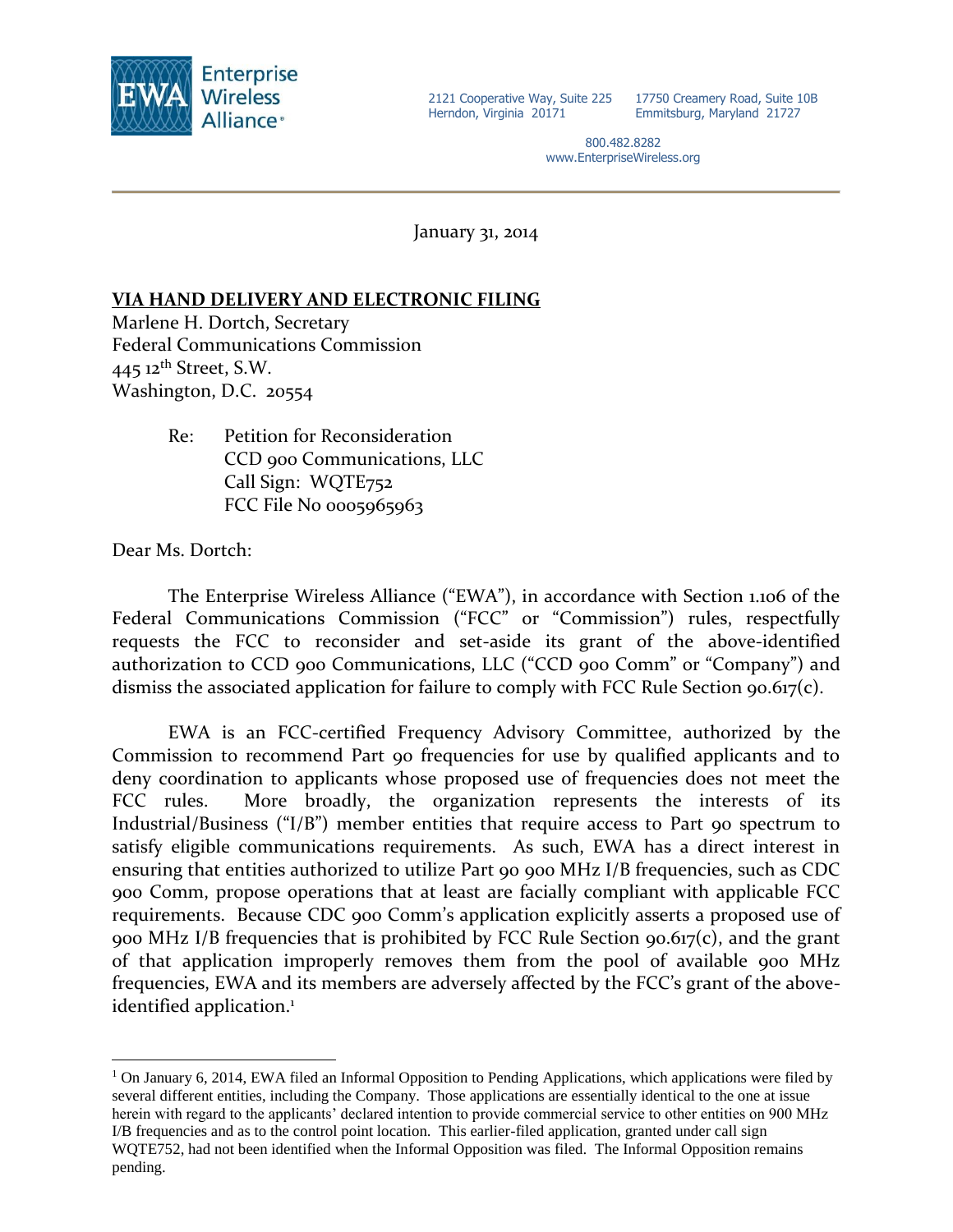CDC 900 Comm's license authorizes the Company to operate on ten 900 MHz I/B channels that are allocated under FCC Rule Section 90.617(c). That rule states the following:

The channels listed in Table 3 are available to applicants eligible in the Industrial/Business Pool of [subpart](http://telecomlaw.bna.com/terc/display/link_res.adp?fedfid=18137003&fname=cfr_47_90_spc&vname=comrgeref100) C of this part but exclude Special Mobilized (sic) Radio Systems as defined in  $\S{90.603(c)}$ . These frequencies are available in non-border areas. **Specialized Mobile Radio (SMR) systems will not be authorized on these frequencies**. 2

Consistent with the application filed by CDC 900 Comm and granted by the FCC, ULS describes the Company's eligibility as follows: 90.35a - APPLICANT TO PROVIDE WIRELESS SERVICES TO PART 90 ELIGIBLES. However, the provision of service to other entities is the very definition of an SMR. It does not constitute private, internal use of spectrum to meet an I/B entity's own communications needs, the only use of spectrum that satisfies the requirements of Section  $90.617(c)$ . CCD  $900$  Comm's application further confirms that it does not propose an eligible use of these frequencies, since its response to Item 41 on the Form 601 identifies its Regulatory Status as "Non-Common Carrier," not "Private, Internal Communications."

The other information provided in the application supports the conclusion that CCD 900 Comm intends to operate as a commercial service provider, an SMR, rather than meet an internal communications need. The Company has a mailing address of 121 Shipmaster Drive in Brigantine, New Jersey, which appears to be a home rather than business address. The disclosable interest holders in the company are Dr. Daniel Ciechanowski and Eugenia Ciechanowski, both of that same address. The system licensed under this call sign is located at a site in Institute, West Virginia, an unlikely location for Dr. Ciechanowski to pursue his practice or any other eligible business activity. The control point location for the system is in Phoenix, Arizona at the offices of Spectrum Networks Group, LLC. Moreover, the application stated that the Company intended to deploy 70 radios on each of the ten 900 MHz frequencies requested, for a total of 700 radios. In accordance with Rule Section 90.127(b), those 700 radios are required to be placed in operation within eight months of grant of this authorization and used by Company employees or authorized subcontractors.

Although the Company's application proposed a "YU" radio service designator, meaning a system used to satisfy the Company's private, internal communications needs, it simply is not credible that CCD 900 Comm intends to deploy a multi-channel trunked 900 MHz radio system with a fleet of 700 radios for purposes of serving its own, entirely undefined, communications requirements. Perhaps to its credit, the Company has disclosed its actual intention to operate a commercial SMR system on these channels, despite the fact that Section 90.617(c) of the FCC rules expressly prohibits that use of this spectrum.

 $\overline{a}$ 

 $2$  47 C.F.R. §90.617(c) (emphasis added).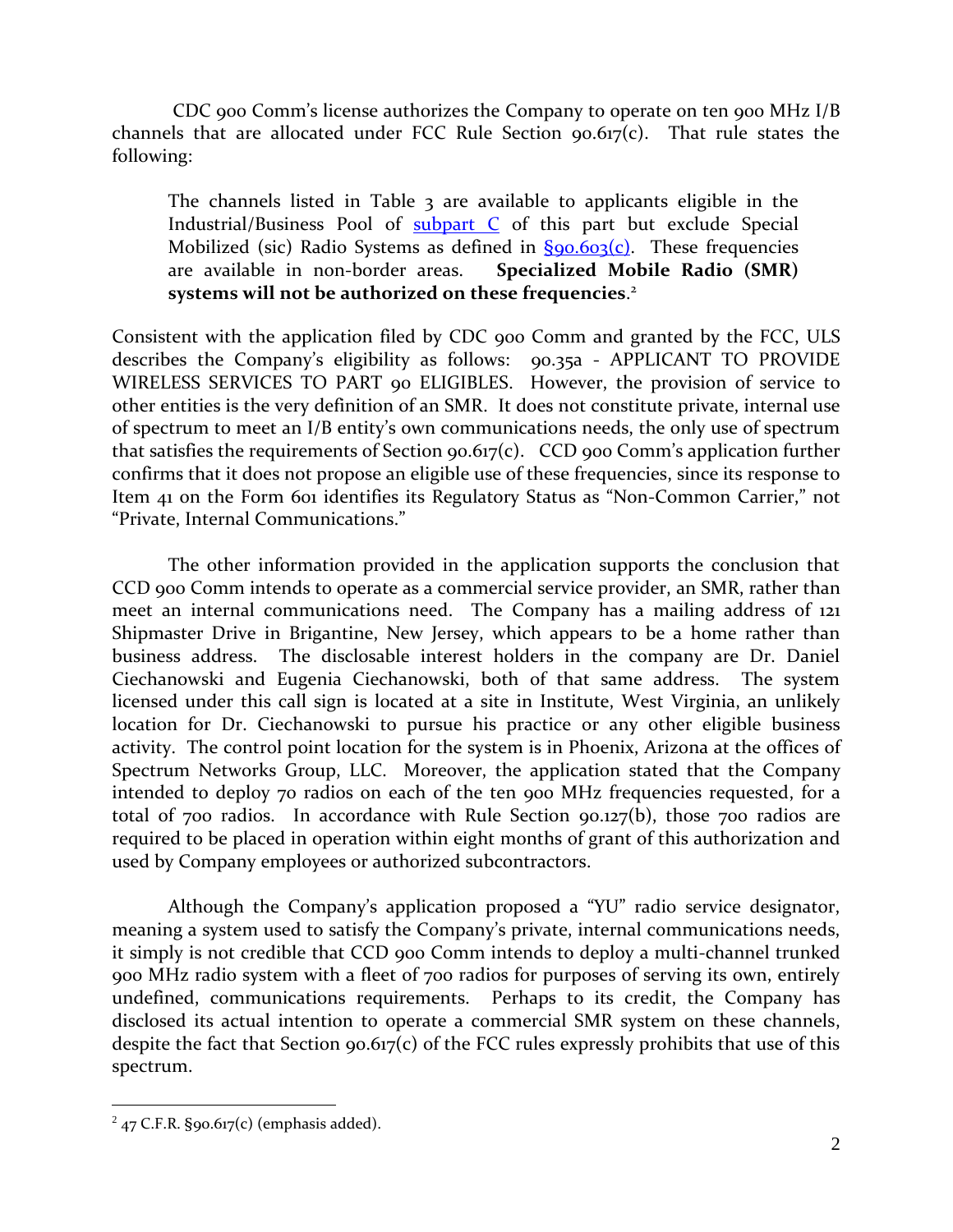The CCD 900 Comm application, by its own admission, does not comply with the FCC's rules. For this reason, the above-identified grant must be reconsidered and setaside and the underlying application dismissed.

Respectfully submitted,

Mark E. Crosby President/CEO [mark.crosby@enterprisewireless.org](mailto:mark.crosby@enterprisewireless.org)

MEC: